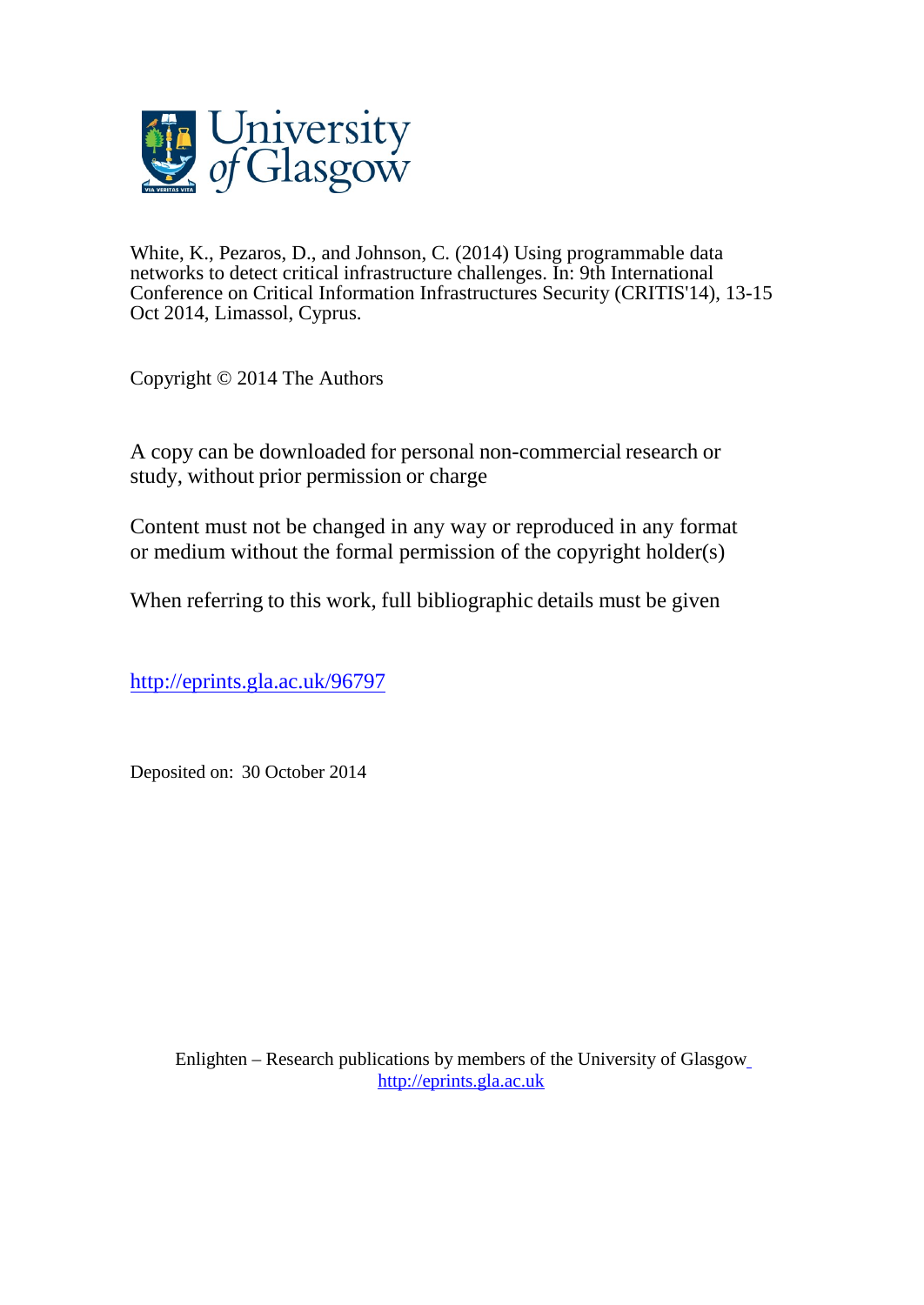# Using Programmable Data Networks to Detect Critical Infrastructure Challenges

Kyle J. S. White, Dimitrios P. Pezaros, and Chris W. Johnson

School of Computing Science, University of Glasgow Glasgow, G12 8QQ , Scotland

mail@kylewhite.com,{dimitrios.pezaros,christopher.johnson}@glasgow.ac.uk

Abstract. Critical infrastructures must be better protected against challenges to their data communications in the face of increasing numbers of emerging challenges, complexity and society's demand and intolerance of failures. In this paper, we present a set of challenges and their characteristics by reviewing reported incidents. Using domain specific attributes we discuss how these could be mitigated. We advocate the adoption of the latest programmable networking approaches in critical infrastructure networks and we present our proposed modular architecture with configurable monitoring and security components. Lastly, we show results from a network challenge simulation which highlights the benefits of our approach in providing rapid, precise and effective challenge detection and mitigation.

Keywords: Resilience, Security, Critical Systems

# 1 Introduction

Data communication networks are playing an increasingly pivotal role in critical infrastructures. Society is becoming ever more reliant on critical infrastructures to manage a range of services including communications, power and transportation. It is therefore necessary that the underlying data networks of such infrastructures remain highly resilient and available in the face of emerging challenges. Data networks worldwide are becoming progressively interconnected and explicitly, critical infrastructures are becoming less isolated, e.g., EU Air Transportation systems are increasing their interconnectivity through an international Airport Collaborative Decision Making (A-CDM) system [2]. In this paper, we argue that critical infrastructure data networks are encountering a series of emerging challenges. We discuss the motivation for increasing data communication resilience and the domain specific attributes of critical infrastructures we can exploit, in Section 2. In Section 3, we review reported incidents within our focussed context of mission-critical Air Traffic Management (ATM) systems. By analysing these incidents and considering other possible scenarios, we have characterised a taxonomy of emerging challenges and their features. In order to best take advantage of the attributes of critical network infrastructures (CNI), we argue for the introduction of the latest programmable networking approaches, specifically Software Defined Networking (SDN). SDN allows centralised, logical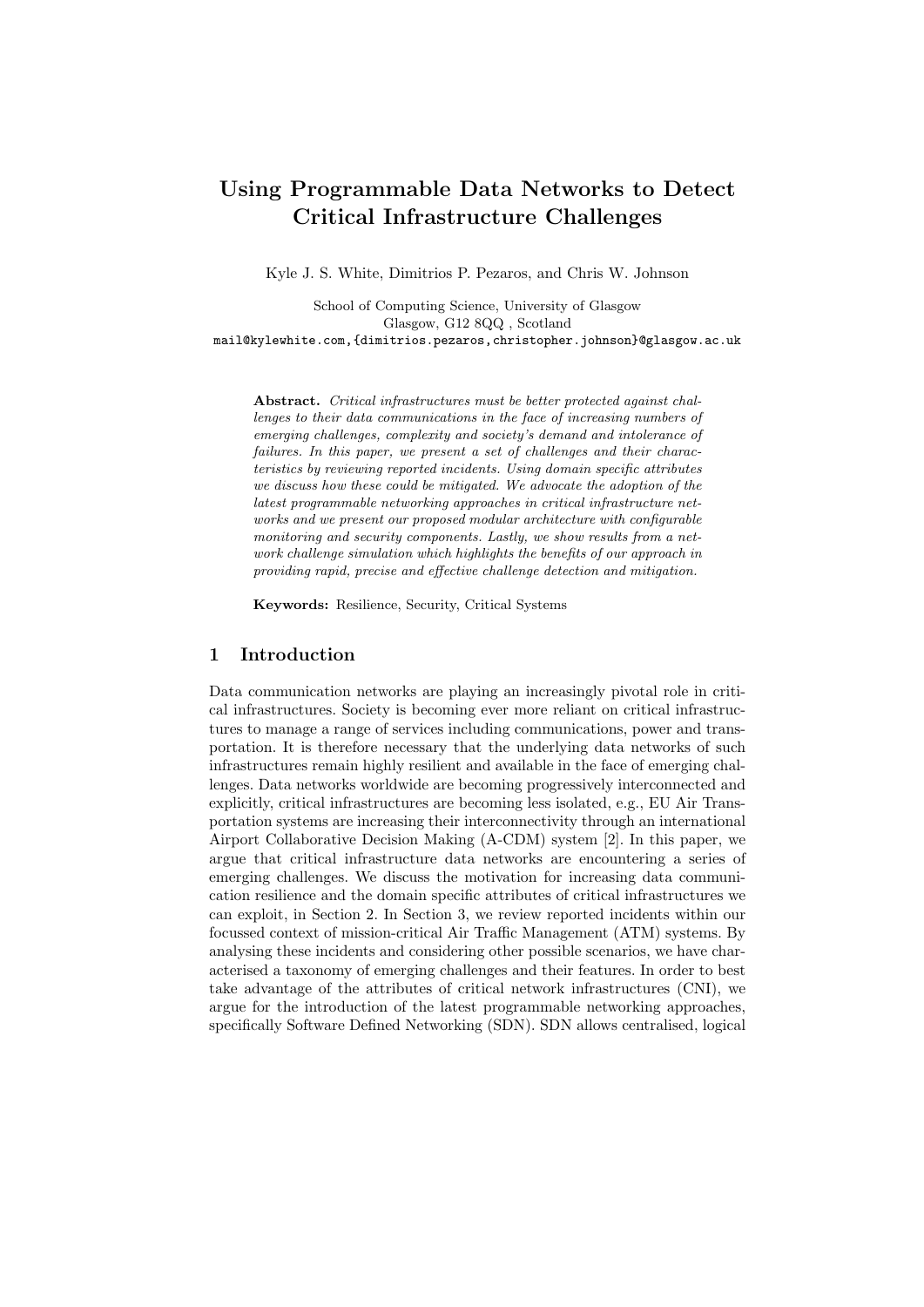control of data traffic routing. This offers unique opportunities as event based code can be executed in response to real-time network behaviour, e.g. allowing the controller to enforce different policies depending on the traffic type. Using our domain specific knowledge and familiarity with SDN, we argue that the typical qualities of many CNIs can be exploited using tailored algorithms on SDN-based architectures that will allow them to better mitigate such challenges than would be possible in other data networks. We then present our vision of a modular architecture in Section 4 and discuss how it can be utilised to improve resilience. Our final contribution, in Section 5, is an initial experiment which highlights the benefits of our architecture, and SDN, when detecting and remediating against a flooding challenge, before concluding the paper.

# 2 Characteristics of Critical Network Infrastructures

Data networks within critical infrastructures have certain characteristics that hold true more predominately than for data networks in general. Firstly, they should be highly redundant with respect to both topology and services. Secondly, any changes are perceived as high risk. Finally, high availability and low latency are required. These three attributes converge neatly. To achieve high availability, there should be significant redundancy. Low latency requires over-provisioning and considerate routing strategies for queueing and congestion. To make changes to a system undermines the experienced reliability to date as unknown consequences can occur. Leaving the system unchanged is therefore perceived as the best means to maintain achieved levels of high availability. This means traffic patterns and topologies are relatively static in comparison with the ad-hoc, everchanging behaviour of the legacy Internet. As technology is advancing and some changes are being made, such as reducing the relative isolation of critical infrastructures, it is now time to make further, protective, changes to safeguard critical infrastructure data network's resilience. As evidence for the increasing interdependency of systems we refer to the new EU networked system to directly share collaborative flight planning data among different systems and countries [2] and for a comprehensive overview of CNI's interdependencies in general, see [13].

The complexity of critical infrastructure communication networks is rising as they age. Current data networks are moving larger bandwidths of data traffic and systems are processing ever greater volumes of data. This trend continues as capacity improves and as demand increases for more knowledge of the system with more intelligent data correlations. Modern critical infrastructures often have diverse technologies integrated into the overall system. This has come from building improvements onto legacy components and adapting new technology to interface with existing protocols.

#### 2.1 Energy and Communication Resilience

Critical infrastructures rely on power and communications in order to maintain mission-critical services. These two components are often interconnected with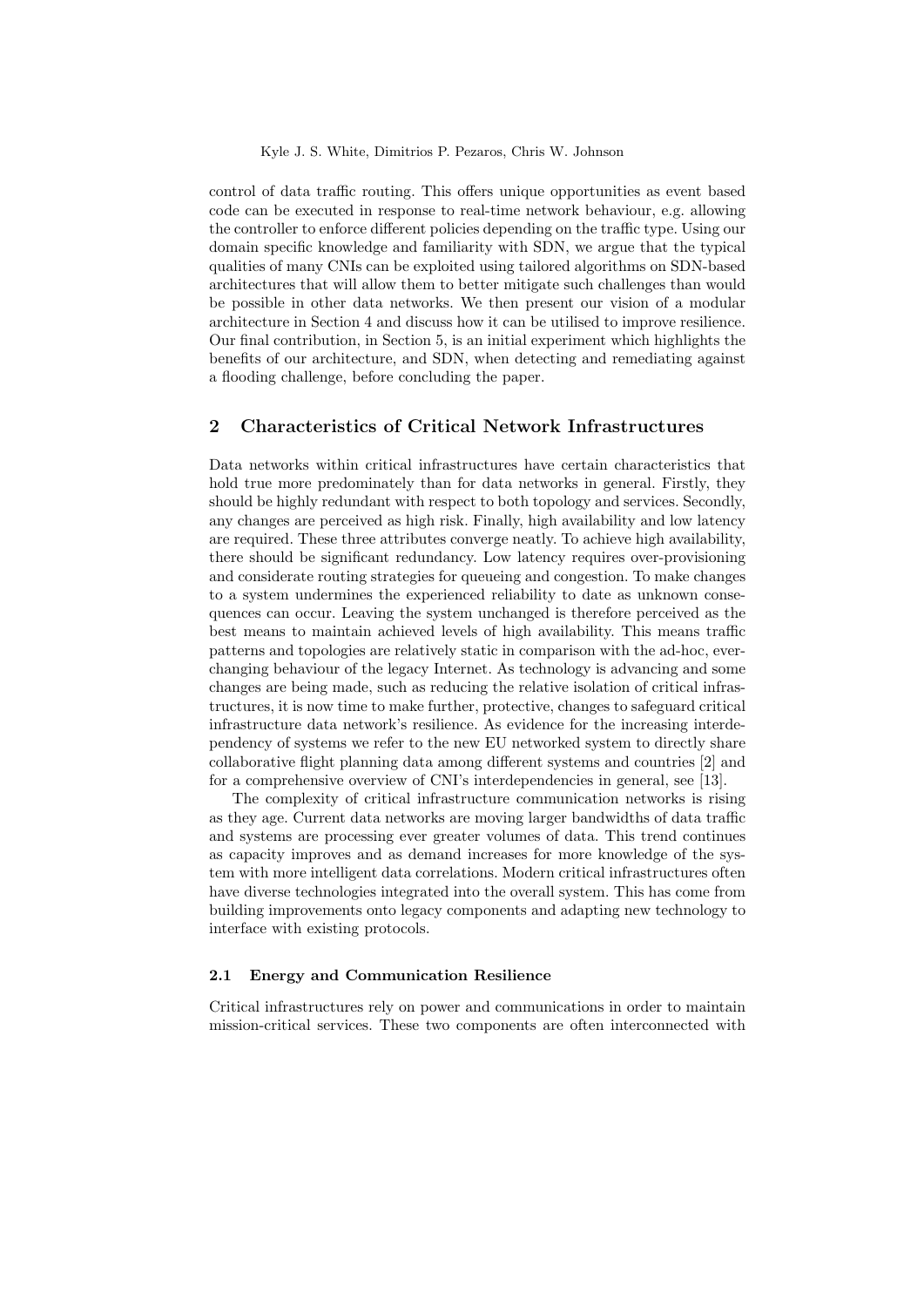

Fig. 1. Depiction of the layers of dependency in critical infrastructure systems

energy required to power communications and a communications network required to manage, monitor and control the power systems. Nearly all elements of critical infrastructures require both power and communications to perform their function. In Figure 1, we present our view of the functional hierarchy of components required to effectively provide the services which comprise critical infrastructures. The pyramid requires the underlying components to be in place to offer the services at higher layers. We differentiate between energy the CI national grid supply, and the power required for an individual CI to function internally. Capacity, safety, security, automation and resilience engineering fall between basic needs and advancing current research. Systems intergration, realtime processing and optimisation form the pinnacle of current CI research.

Given the relationship discussed above, power and communications can be categorised together. However, as we discuss in previous work [19], the challenges faced in communications resilience are greater. Power supplies are sourceindependent, with energy needs being met from mains, back-up generators and even fail-safe battery power in the worst case. Voltage spikes or brown outs can be mitigated using standard techniques such as Diesel Rotary Uninterruptible Power Supplies which convert the power to a steady, clean stream in terms of phase, harmonic distortion and consistent voltage. Communications resilience is a more sophisticated problem as it is time-critical for real-time applications and the content is source-dependent. Communication payloads are a complex, non-Poisson process of traffic load and arrivals. This implies high variability and unpredictable dynamics over long timescales. Traffic peaks can also be significant in terms of utilisation, even with substantial over-provisioning. Data packets are also susceptible to corruption, loss and delay. We therefore argue there is strong motivation to place a greater emphasis on communications resilience to ensure the same levels of reliability and availability as are present in power resilience.

# 3 Examples of CNI Challenges

Numerous challenges threaten the failure of critical infrastructures. We have defined a generalised taxonomy of characteristics for a series of accidental failures and malicious attacks which can be categorised together. We base this categorisation on the behaviour of the challenge in the data network, the characteristics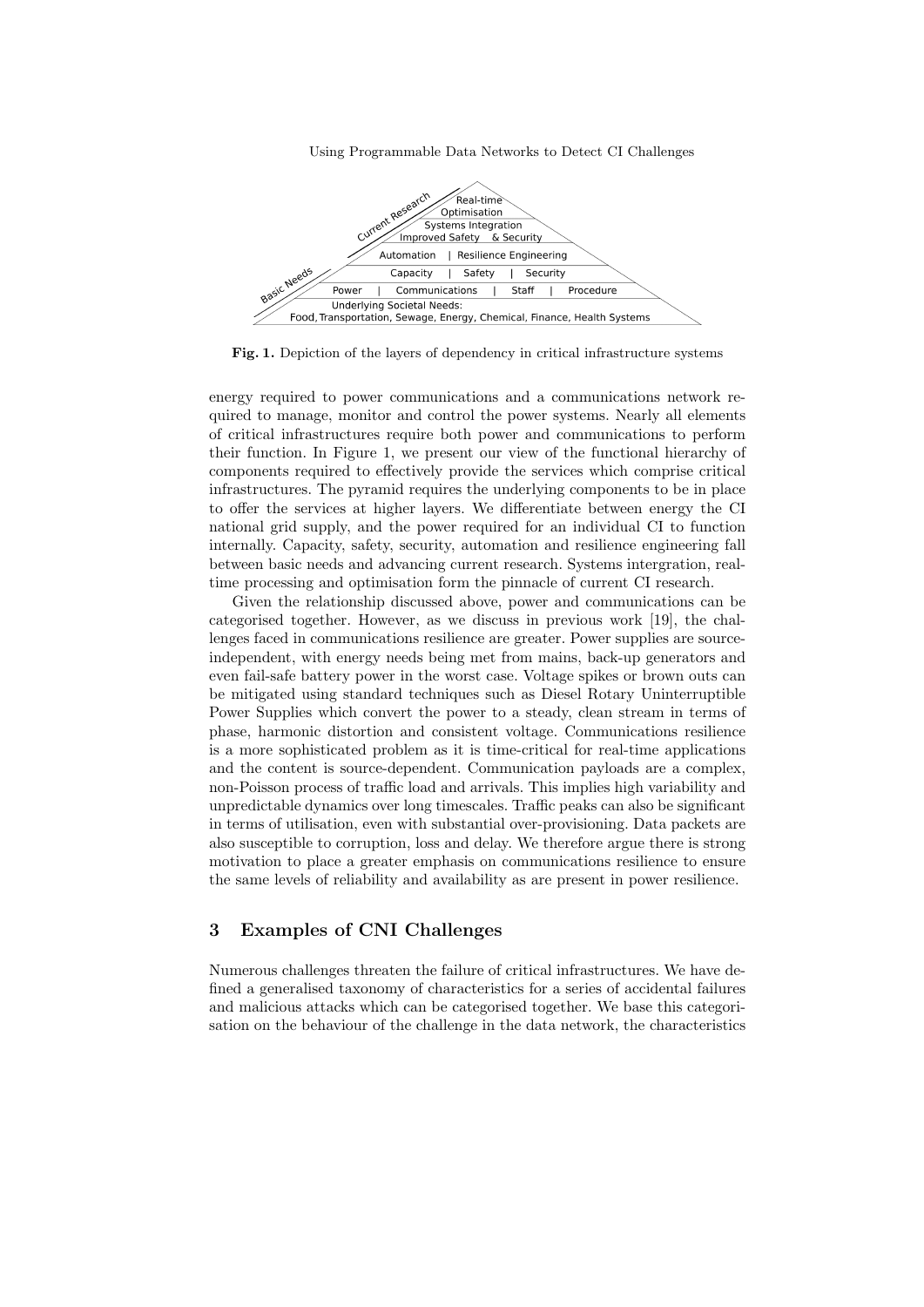of CNIs can be exploited to defend against such challenges and the existence of past incidents which are an instance of such a challenge or allude to the scenario being a possible, legitimate threat. The challenges in this partial taxonomy are representative because they have a similar manifestation but with different implications. There are also common attributes we can use to detect these challenges which we review after presenting our taxonomy. We consider:

| - Flooding:                 | - Disconnectivity |
|-----------------------------|-------------------|
| • Distributed Flood         | - Oscillation     |
| $\bullet$ Centralised Flood | - Network Scan    |

Flooding: Network flooding is where a large amount of data overwhelms the available capacity of the network resources, e.g., in terms of physical bandwidth. Other types of flooding exist such as SYN flooding, where a large number of TCP flows are simultaneously sent to a remote server initiating the connection protocol. The server sends TCP SYN-ACK and awaits ACK replies for each of these flows, before running out of memory, thus stopping new connections being made. We distinguish between two types of flooding: *distributed* and *centralised*. Distributed floods are well-known for causing Distributed Denial of Service (DDoS) attacks, Flashcrowds and Botnets. These challenges have a distributed source address space and a concentrated destination address space. Centralised floods begin from a focussed point in the network and can have a single root cause. They may however propagate, such as a case of a broadcast storm, where network devices forward data packets to all connected devices, as instructed, resulting in an endless flow of traffic. Characteristics of this type of flooding are a concentrated source address space and a concentrated destination address space. These are well known challenges and many solutions exist to mitigate them in generic network environments [10].

Disconnectivity: Disconnectivity is where part of the network infrastructure is no longer available. This may be due to hardware, e.g., a physical link or switch going down or software misconfiguration of a firewall or routing table errors. The threat of failure from a disconnectivity challenge is independent of its cause. While it is important to rapidly diagnose and isolate the cause of the problem, in terms of overall system availability, it is more important to understand the impact of the challenge. Depending on where the disconnectivity arises, this may mean an alternative path between parts of the network experiences higher traffic levels as data is rerouted around the problem area or it may mean parts of the network are entirely isolated. Characteristics of this challenge will likely be a significant drop in traffic in some parts of the infrastructure, a similarly significant rise in traffic in other parts, as well as the potential creation of additional routing paths throughout the network.

Oscillation: Link redundancy is a core feature of mission-critical networks. Even in simple topologies, persistent routing oscillations can occur. This challenge makes understanding normal behaviour complex and is bad for stability, load balancing, reliability, predictability and fault detection [4]. It also degrades router performance and makes monitoring data harder to interpret. Finally, anomaly detection methodologies are also hampered since many rely on trends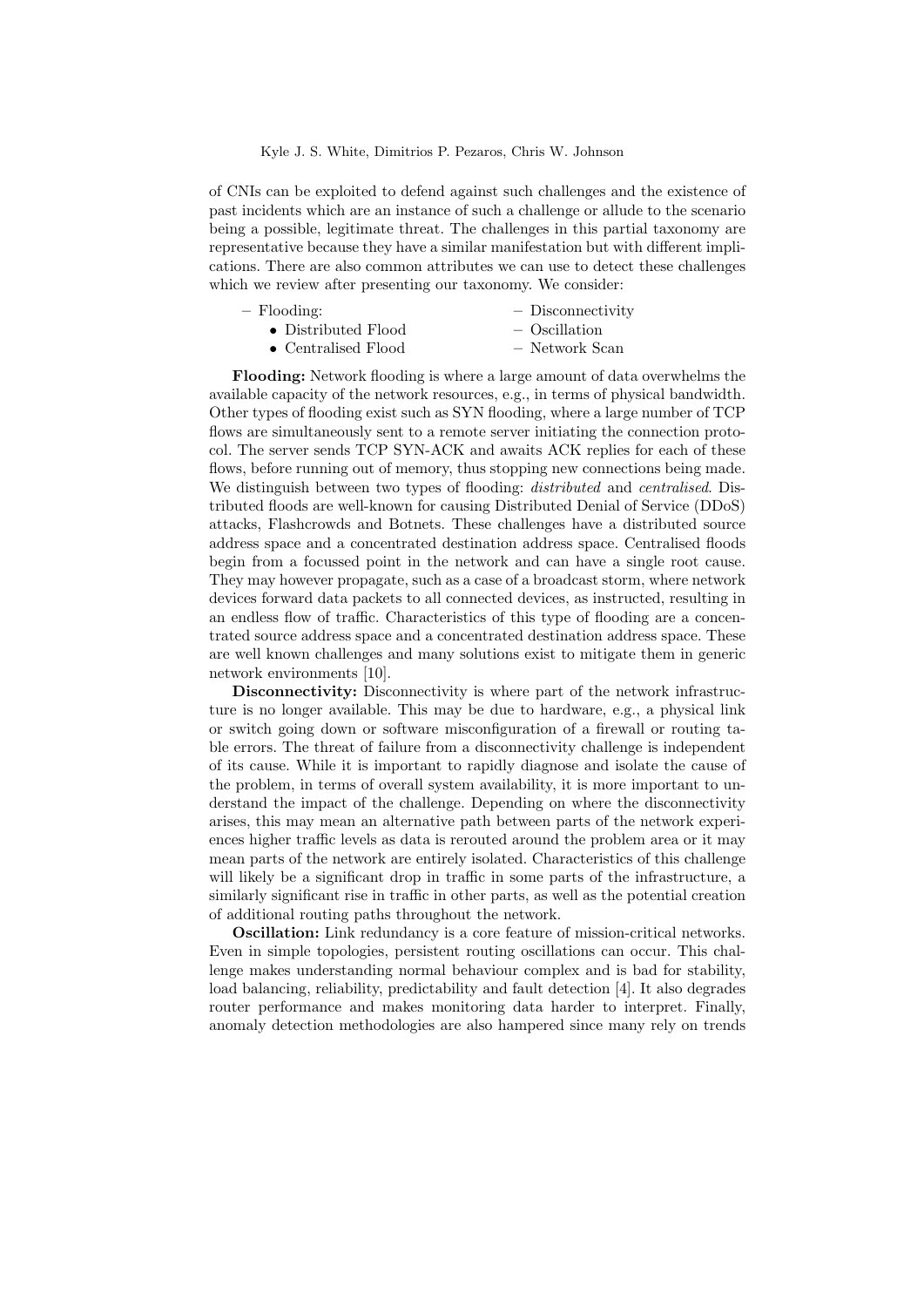or sampling [1], and the characteristics of oscillation are bursty traffic conditions and routing table variability.

Network Scan: Network scans and other distributed attacks such as Exploits and Worms can be categorised together with common characteristics of a distributed destination address space, focussing on a limited set of destination ports. These challenges exploit network vulnerabilities and are malicious attacks. In traditional networks firewalls and network monitoring tools offer some protection against these attacks.

While distinct, there are common aspects to which can be used to optimally detect these challenges, particularly when in an SDN environment. The key aspect for this taxonomy is the desire to have both distributed and centralised knowledge to detect and mitigate the challenge. Flooding incidents require rapid identification of the source of the traffic. This can be achieved through a distributed alarms which recognise flood traffic, and centralised control which can determine if the event is localised, distributed or propagating throughout the network. Similarly, disconnectivity requires both distributed knowledge of local behaviour as well as a global perspective to determine where the cause is and whether any parts of the network are now completely isolated. Oscillation can occur at various scales or across local domains making it necessary to examine at both levels. Finally, network scans vary and depending on their nature may be obscured at either a local or global level. If a network scan is mounted in a distributed address space attacking the same port, this requires a centralised detection algorithm. However, if a port scan is targeting a concentrated destination address space and examining each of its ports, this can be handled locally.

#### 3.1 Review of CNI Incidents

To provide evidence for our claims of the challenges facing critical infrastructures we explore recent incidents involving Air Traffic Transportation Systems. The following four incidents highlight the severity of the impact faced when challenges do undermine the resilience of ATM data networks and therefore the safety and security of the service which relies upon them.

In 2007, the US Customs and Border Protection computer systems at LAX suffered from a network outage [8]. The fault analysis concluded the single initial point of failure was caused by a malfunctioning Network Interface Card (NIC). This in turn caused data to overload the system. This system is not directly involved in ATM services however, the 10-hour-long issue caused delays and congestion affecting up to 17,000 passengers with new arrivals not being allowed to disembark, and international departure disruptions. Analysis suggests this incident had similar characteristics to a centralised flooding challenge which propagated throughout the network.

In 2008, a European airport ATM system experienced a similar incident caused by an intermittent faulty NIC. This fault and the subsequent error of automated network software designed to mitigate anomalous issues ultimately caused periods of complete airport closure due to safety concerns. The seven week period over which problems persisted included times where ATM lost track of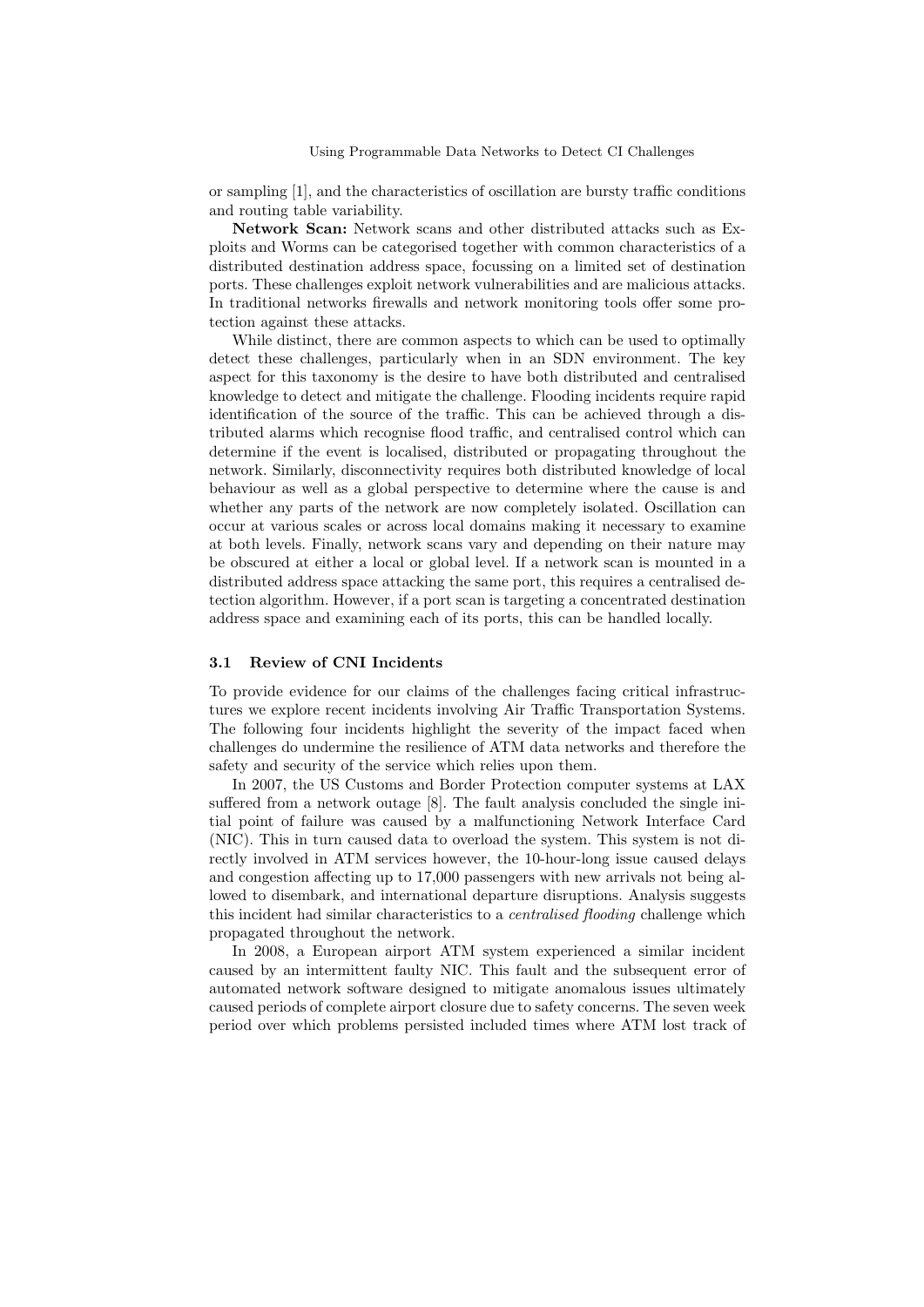

Fig. 2. Modular SDN architecture with distributed, configurable monitoring & security

planes or associated flight information [5]. This was a complex incident with multiple factors involved, however, the root cause gives further evidence to the threat faced from flooding challenges.

The FAA (Federal Aviation Administration) Telecommunications Infrastructure (FTI) experienced a four-hour outage in 2009 causing disruption for over 800 flights [3]. The incident was a series of cascading events which culminated in failure. Earlier scheduled maintenance led to a routing table being programmed incorrectly. This was inactive until it was restarted. Independently, alarms monitoring router utilisation had been inadvertently disabled for all routers. The lack of an alarm system compounded the routing error and a significant delay occurred while network engineers manually probed the network to localise the problem and eventually determine which router was at fault. Given a routing failure scenario such as this and the potential for human error due to manual programming, it is probable severe oscillation incidents can occur as well as significant flooding, in order to have router utilisation exceeding alarm thresholds.

Most recently, a fire caused disconnectivity at a core FAA PoP (Point of Presence) in Atlantic City in 2012 [12]. The building was evacuated and caused some air traffic and flight planning systems in the U.S. to become temporarily unavailable. The ATM service was significantly slowed. Back-up systems relied on telephones for communications. This incident was well-managed but highlights that despite high levels of redundancy, disconnectivity is a very real threat and the challenge of continuing operations seamlessly in the face of disrupted infrastructure connectivity cannot be guaranteed.

### 4 Proposed CNI Architecture

In order to better tackle the threat of failure that the emerging challenges we have outlined present, we argue that the latest networking technologies should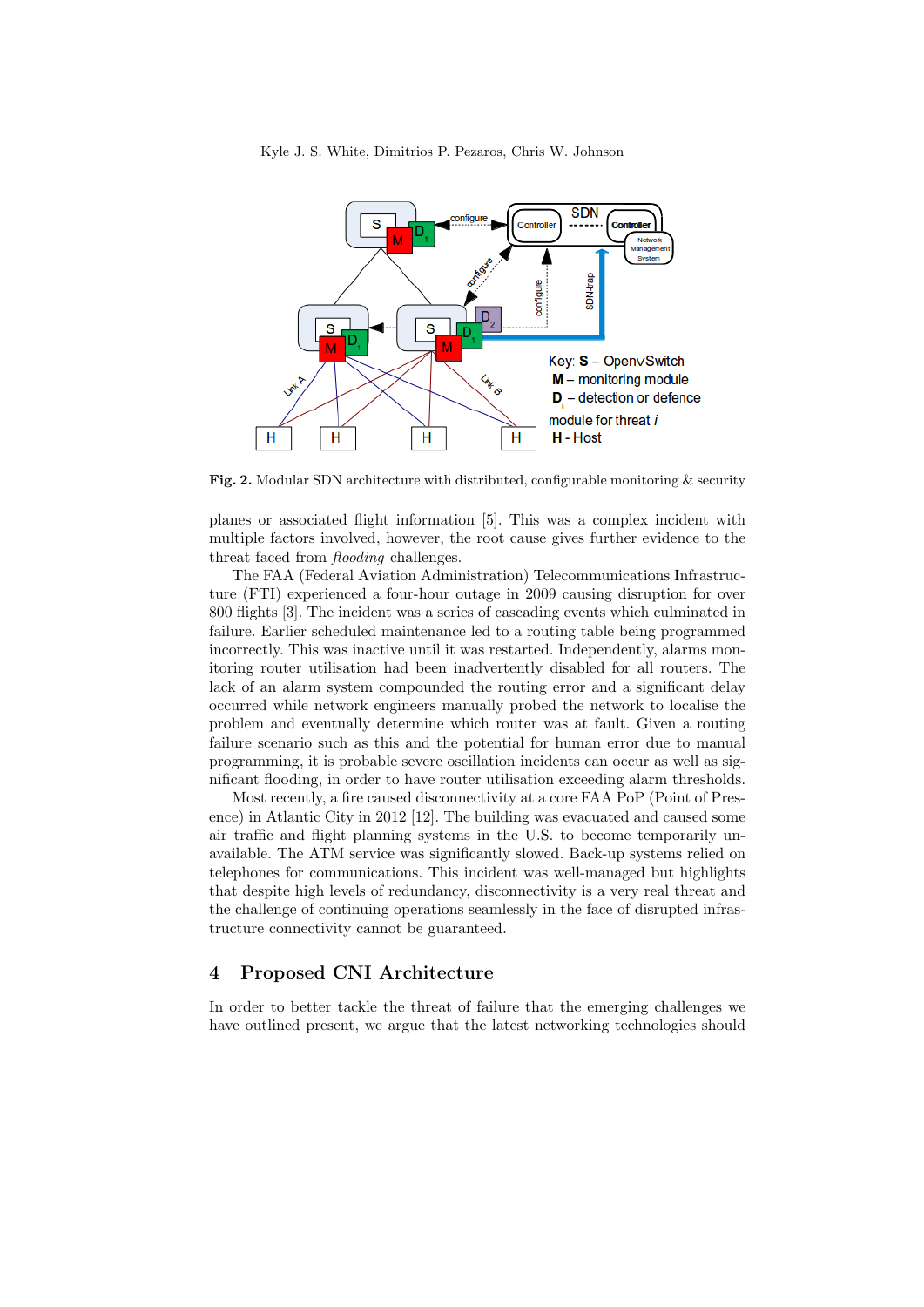be introduced into ATM data networks. By applying SDN as the foundations for our proposed architecture, numerous advantages can be gained. We believe that by augmenting SDN functionality with our specific architecture, distributed algorithms can be tailored to exploit critical infrastructure attributes to better defend against a wide array of future challenges including those in our taxonomy. To begin, we will introduce the benefits of an SDN approach alone and then we will discuss our proposed additions which further increase resilience.

#### 4.1 SDN for Critical Infrastructures

SDN is a networking approach which separates the data and control planes. The data plane handles the forwarding of network traffic to the correct destination space while the control plane handles the decision on how traffic should be routed. There is a single logical controller, which may be physically distributed, which sets control plane rules in the flow tables of switches. These rules match packets which arrive at the switch. If the information in the packet header matches a rule, the switch performs the associated action, e.g., forwards the packet on the data plane. If there is no match, the packet is sent to the controller which can decide to establish a new rule and install it on the switch. The controller can modify existing rules and actions can be set to discard, forward packets to their destination or send them to the controller to handle. There has been a great deal of work on various related aspects of network functionality in an SDN environment including anomaly detection techniques [9, 20], integrating different approaches to monitoring and security services [16, 17], network verification [6] and automatic failure recovery [7]. OpenFlow, a protocol specification which is layered on top of TCP, is the first standard communications interface defined between the control and forwarding layers of an SDN architecture. It relies on Open vSwitches with routing flow tables. The POX OpenFlow controller and others [14], allow operators to specify event-based functionality.

Of the many advantages SDN brings to a network operator, those of most specific interest to critical infrastructures include: vendor-independent centralised management and control; centralised and automated management of network devices allowing uniform policy enforcement thus reducing configuration errors and increasing network reliability and security; fine-grained control of varying services, users, devices and application policies; improved automation and management by using common APIs to manipulate the underlying network behaviour for provisioning systems and applications [11].

Crucially, SDN is vendor-independent and can therefore be used on a variety of different devices. This is advantageous since, as we discussed earlier, many of the CNIs comprise a mixture of legacy systems, conversion networking devices and differing manufacturer equipment. Further related work [15], which separates a physical network infrastructure into different logical networks could be of significant interest to critical infrastructures when it matures. SDN technology could allow changes to be test-deployed alongside operational CNIs in the same environment as a final safeguard before migration from the testbed to live deployment.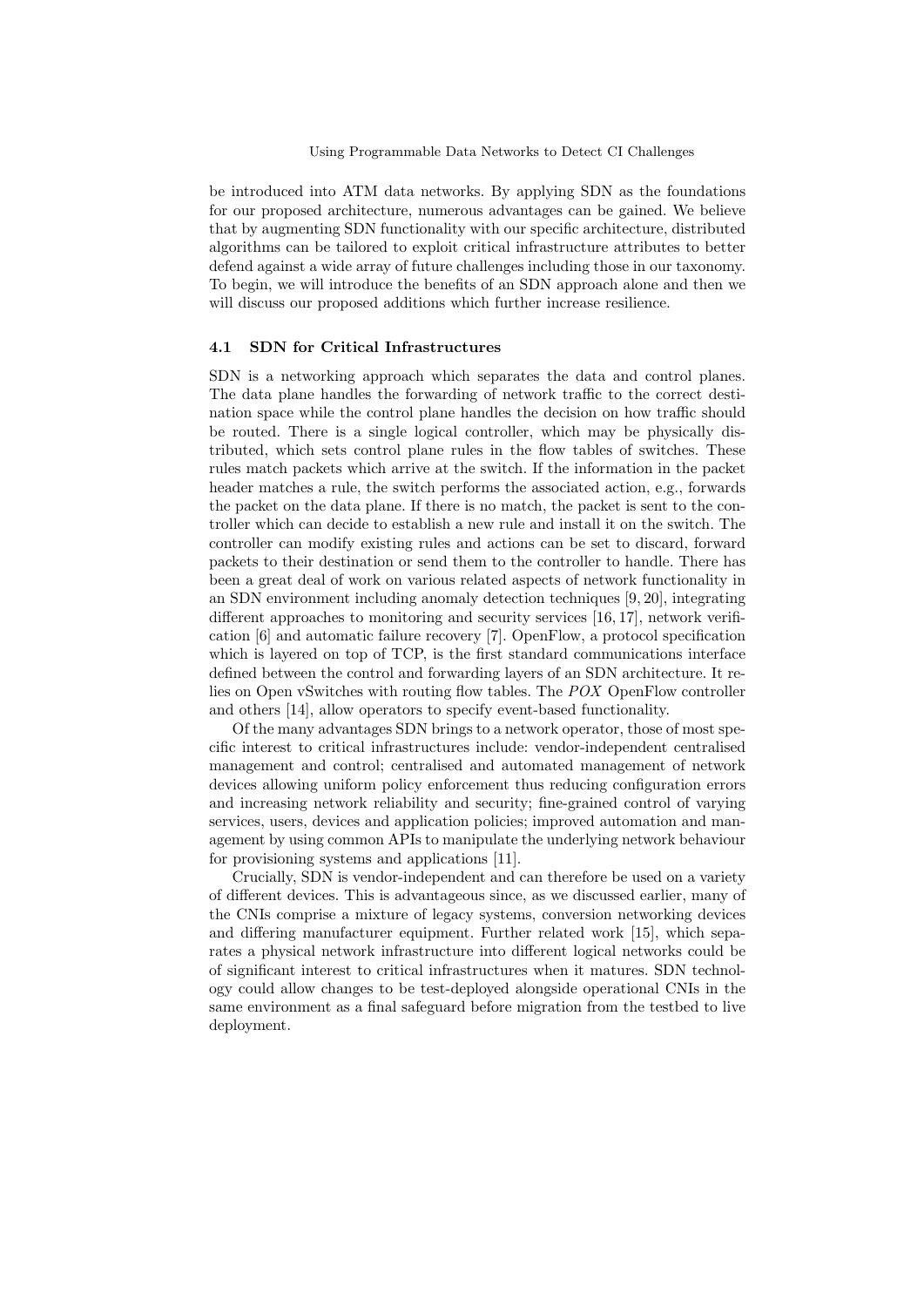#### 4.2 An SDN Architecture for ATM

While OpenFlow offers an excellent environment to explore some of the advantages of SDN we believe more can be achieved to aid safety and security through an SDN approach. With increasing bandwidths and data processing, anomaly detection is requiring faster processing in order to be effective in a real-time context. We propose that to achieve truly optimised, efficient anomaly detection for critical infrastructures, the processing of detection methodologies should be distributed. To achieve this, switches would require more resources, however we argue this is a realistic proposition for two reasons: the costs of computing components are reducing and with the separation of control and data planes through SDN there are far greater possibilities for distributing anomaly detection algorithms. We therefore believe the cost-benefit trade-off for this architecture is now in favour of distributed anomaly detection, particularly to exploit the environment of CNIs. In Figure 2 we show our modular approach to an SDN architecture for critical infrastructures, which has centralised knowledge and distributed intelligence. Open vSwitches are configured by an SDN controller as standard. Hosts are connected to Open vSwitches by 2-fold physically redundant links: Links A & B. The novelty of our architecture comes from the configurable monitoring and security modules. These are pre-tested modules which can be deployed ondemand by network operators to perform a task given the current status of the network. This distributed approach allows network operators to have the freedom and control over their resources to respond to challenges as they emerge. When an incident unfolds, operators want to learn more in real time. This architecture offers them the ability to do that rapidly. If a given threat is presumed to be causing a problem in the network, security detection or defence modules specific to that threat can be deployed to a given switch to gain further information and attempt to self-heal. Similarly, if detailed performance information is desired prior to, for example, network upgrades, a suite of monitoring tools can be deployed throughout the network to learn about the localised behaviour in that part of the infrastructure. Figure 2, also details an SDN-trap. We define this as an asynchronous message from the switch to the controller which could be used to alert the controller that anomalous behaviour has been identified.

# 5 Flood Detection and Remediation Experiment

To prove the merits of our architecture we implemented a flooding detection and remediation experiment based on challenge characteristics and our domain specific knowledge. This experiment is designed to show the advantages and potential which can be leveraged for critical infrastructures using our SDN-based architecture and early feasibility results. We simulated a scale version of a major European Air Navigation Service Provider's (ASNP) secondary radar surveillance network. In Figure 3, we show our experimental topology. The core of the network is a ring connecting switches  $S_1$ ,  $S_2$  and  $S_3$ . These switches represent the primary ATM locations throughout the country.  $H_1$ ,  $H_2$  and  $H_3$  represent the subscribers to the surveillance data to, for example, display where aircraft are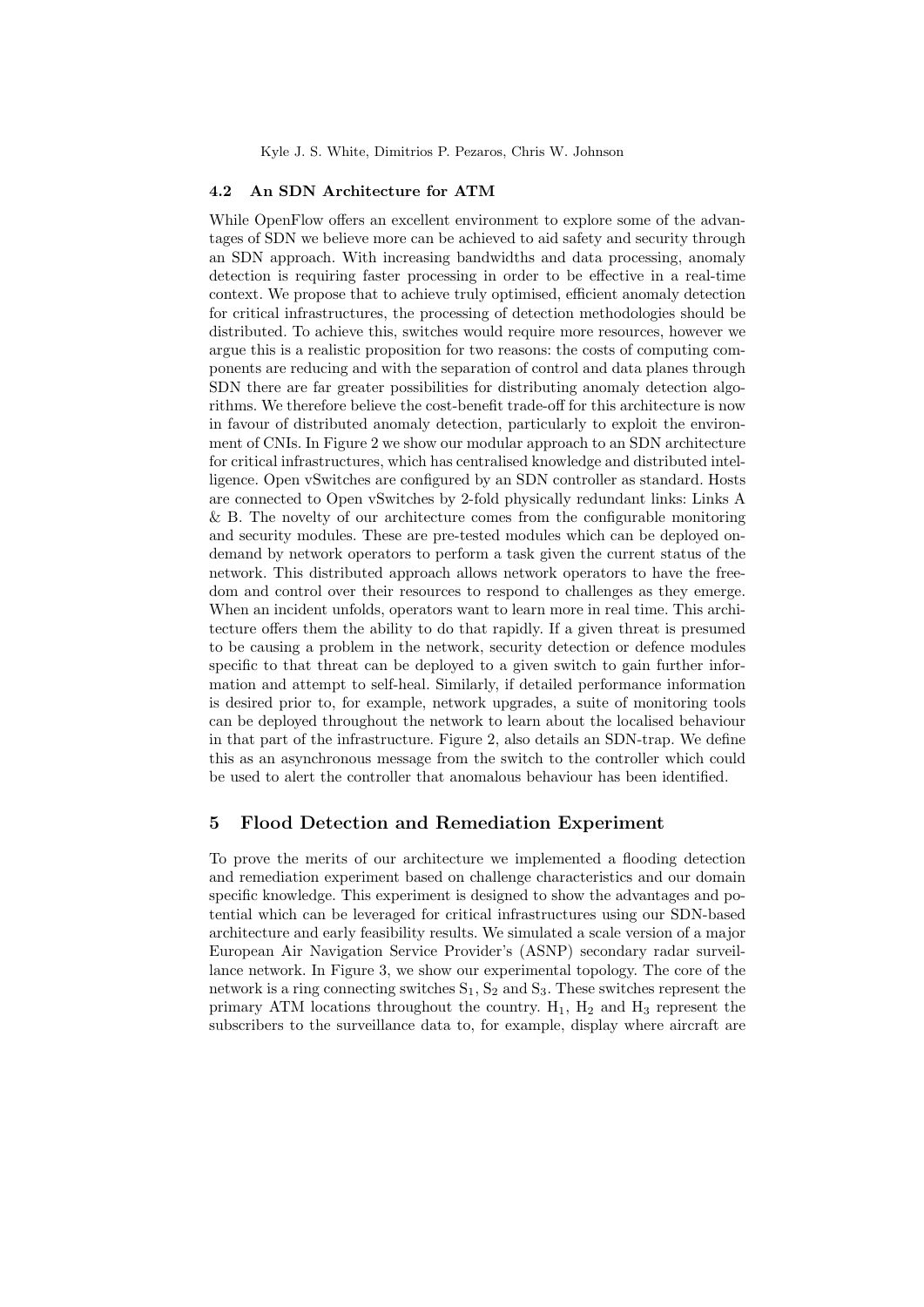

Fig. 3. Flooding experiment on scaled ANSP radar surveillance network topology

located on Air Traffic Controller displays. In reality these hosts are in fact large Local Area Networks (LANs) with their own layers of redundancy. In Figure 3, the core ring network connecting switches  $S_1$ ,  $S_2$  and  $S_3$  has a high bandwidth and shares the captured radar data from the distributed radar locations, represented here as  $H_4$ ,  $H_5$  and  $H_6$ . Each radar dish has a local switch which sends dual copies of the output data on the Red and Green links which represent the 2-fold physical redundancy in the network. Each switch is configurable through the centralised SDN controller.

#### 5.1 Methodology

To begin, standard operational traffic was initiated in the network with  $H_4$ ,  $H_5$ and  $H_6$  sending their continual radar data to the core ring via the Red and Green links to  $S_1$  and  $S_3$ , respectively. The operational traffic was modelled from recordings of live data which we analysed in our previous work [19]. As the standard traffic began, the POX controller performed its default behaviour, establishing flow table entries for the switches on the core ring, allowing their associated hosts to directly route traffic to each other. Flow table rules were also installed on the radar switches  $S_4$ ,  $S_5$  and  $S_6$  to allow them to send traffic from their hosts to  $H_1$  and  $H_3$ .

In our controller, we implemented a traffic metric polling for each switch to provide the number of flows, the number of bytes and the number of packets sent from that switch to each destination address. This polling was triggered by a timer event every five seconds. From our knowledge of surveillance networks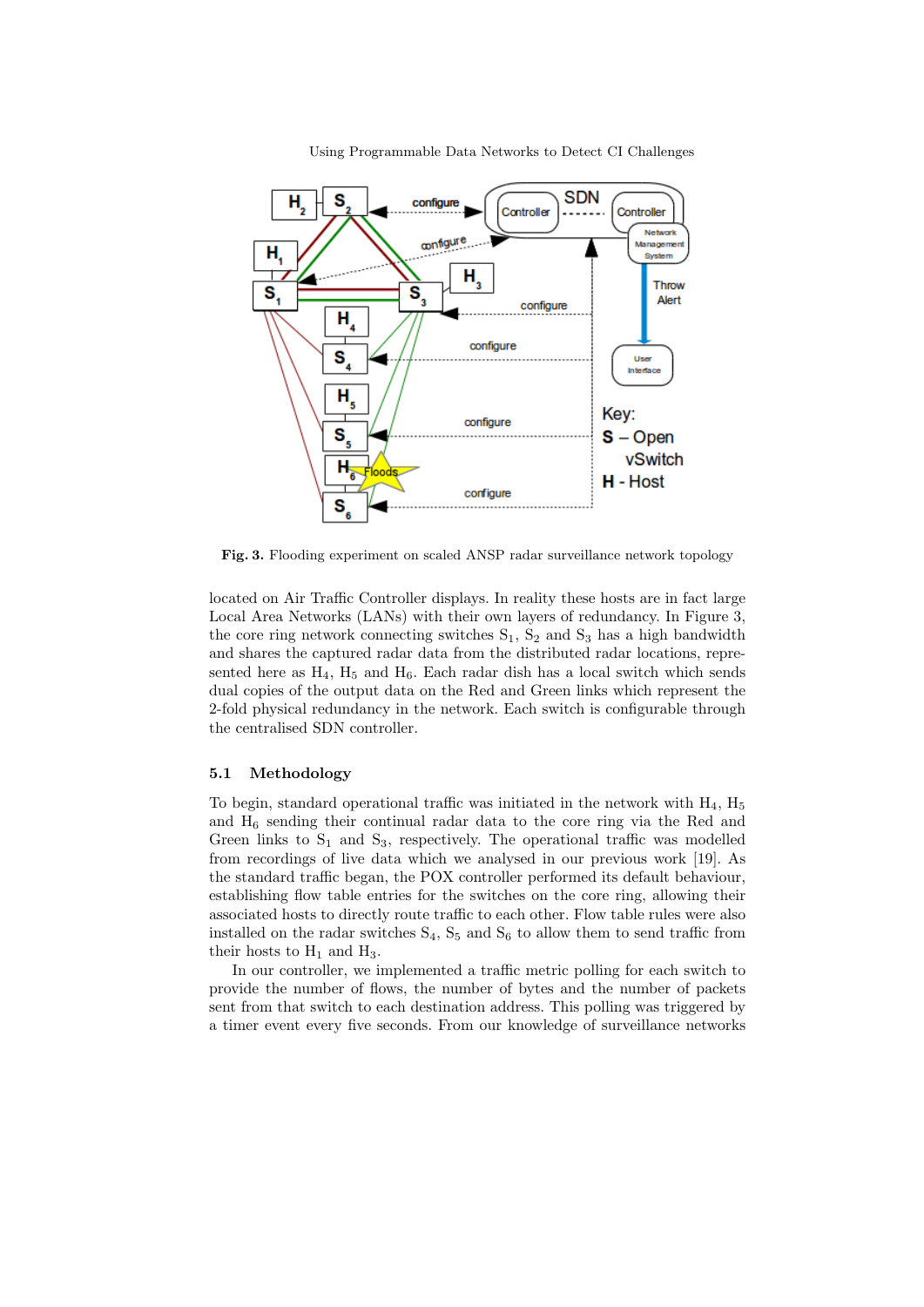Kyle J. S. White, Dimitrios P. Pezaros, Chris W. Johnson

and following the static characteristics of critical infrastructure data networks, we determined that new connections between pairs of devices which had never previously exchanged data is a relatively rare event in this domain. Once the network is established and the controller has installed flow table entries for standard operational traffic patterns, new connections to send data from e.g.  $H_4$ to  $H<sub>5</sub>$ , are unlikely. We exploited this characteristic to better detect a flooding challenge in the network. Every time a packet is sent to the controller and a new flow table entry is installed on a switch, we add this forwarding rule into a list of the latest added routes. Each time a timer event is called, we examine the number of new routes which are added in the network. If this number exceeds a given threshold for new connections made, this indicates abnormal behaviour within the network. Such behaviour could be representative of a *network scan*, centralised flood or disconnectivity challenges. By then checking for a significant increase in the volume of data sent from this switch via the polled traffic metrics, we can determine a centralised flooding incident. The algorithm used is:

```
On Timer Event:
```

```
for each Switch in Latest Route Entries:
if number of new routes for this Switch > MAX_NEW_ROUTES_THRESHOLD:
  if significant traffic volume increase:
    Throw Flood Characteristics Alert
  else: Throw Generic Alert
```
On completion of checking the latest route entries we archive them. Any new flow table entries created in the next time period will be evaluated independently of archived results. This is based on the profile of a flooding event typically being a rapid process in which a malfunction or misconfiguration rapidly causes data to be sent from a constrained set of sources to a large set destinations. When our system throws a flood characteristic event, we pass the details of the switch, its latest routes and the traffic volumes. The controller then exposes these alerts which can be collected by a network monitoring system and reviewed through e.g. a web based user interface such as KSWatch [18]. Network operators could then act using our modular architecture to block flows from this switch, increase detection in other parts of the network and perhaps deploy further monitoring in the affected areas of the infrastructure to ensure normal behaviour is restored.

#### 5.2 Results and Discussion

With typical operational data flowing in our simulated experiment, we introduced a flooding incident from H6 as seen in Figure 4. This was performed using iperf in UDP mode for a prolonged 60 second burst at 5x operational traffic levels to all hosts on the network:  $H_1$  to  $H_5$ . Our experiment parameters were set with  $MAX\_NEW\_ROUTES\_THRESHOLD=2$ . As the UDP flows began, the controller added new routes from  $H_6$  to  $H_2$ ,  $H_4$  and  $H_5$  (routes to  $H_1$  and  $H_3$  are already present). This took place within a five second timer event. After the flood had initiated, the next time the timer event was triggered, a Flood Characteristic Alert was successfully thrown to the network monitoring at the controller.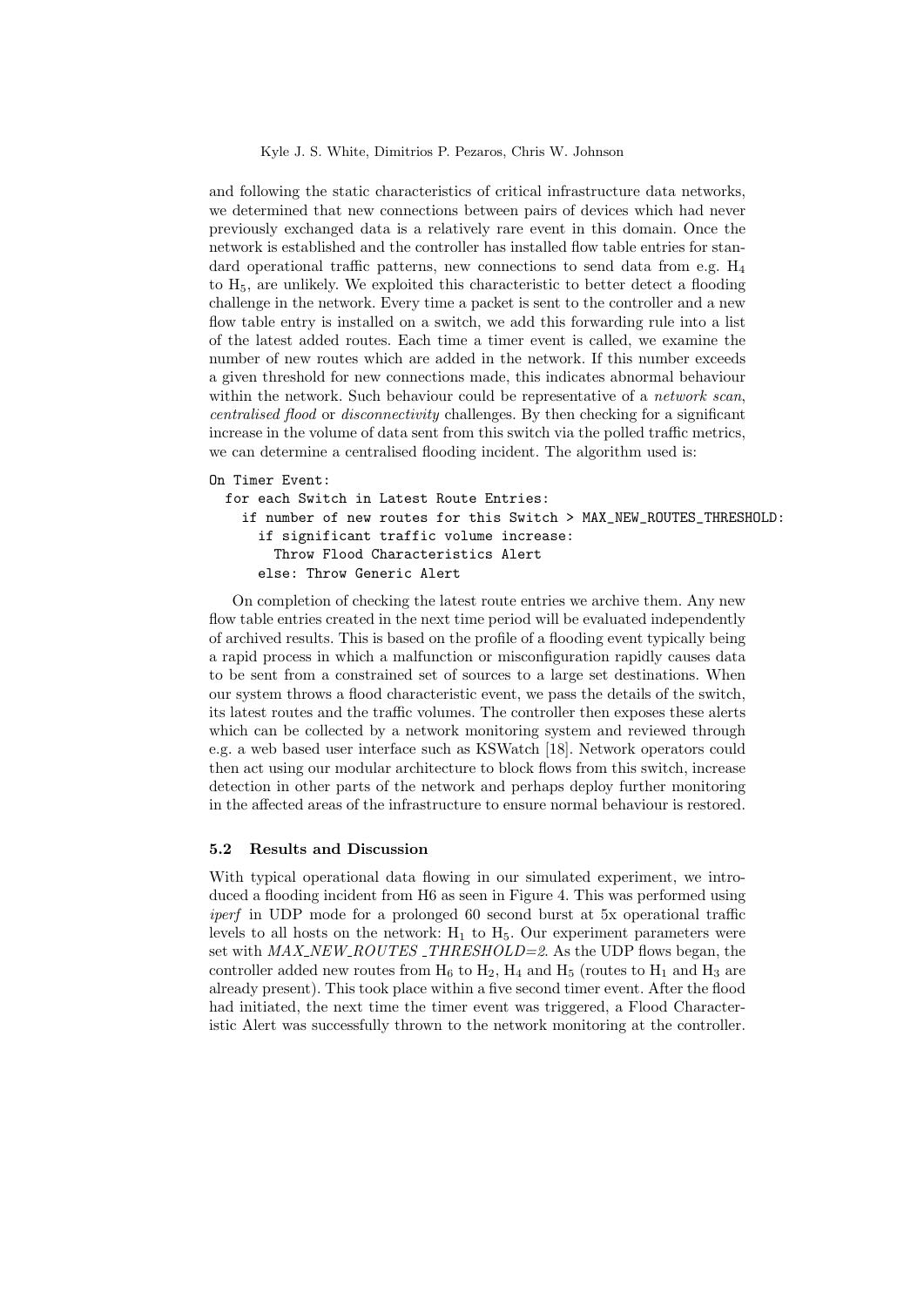

Fig. 4. Results of flooding and detection time plotted against normal operational traffic

Considering the lengthy outages which have occurred through flooding events in the past, we believe that this prototype experiment and our architecture shows strong potential for better securing and increasing reliability of critical infrastructures in the future.

Other techniques to detect flooding incidents exist of course. Preventative approaches such as VLAN isolation or another means of blocking access between hosts could be implemented, e.g., firewalls. However, flooding is one challenge from many in the set we have identified. While other techniques exist, the implementation of these can involve manually distributed hard-coding of policies which can be overly restrictive and unresponsive. Our architecture places the network operators in greater direct, responsive control of their network since they have the ability to deploy distributed modules tailored to the scenarios they perceive unfolding. We argue, our approach allows for greater flexibility and security with faster results than typical monitoring provides. In our experience, many network operators rely upon Simple Network Monitoring Protocol (SNMP) based network monitoring applications which typically poll network devices once every 15 minutes. While there is always a trade-off amongst the frequency of monitoring, the traffic this monitoring produces and the desire not to interfere with operational traffic, we believe our architecture presents an optimal solution. If additional monitoring is temporarily desired, with more granular frequency or reviewing a wider set of parameters, this can be deployed and processed at distributed points throughout the infrastructure, on-demand. By exploiting the decoupled control plane approach we recognised a flooding event within a few seconds and presented an alert detailing the switch at the root cause. The operator then has detailed information and can act rapidly.

# 6 Conclusions and Future Work

In this paper, we presented the case for adopting the latest programmable network technologies, specifically SDN, for the control and management of CNI. We reviewed a series of incidents which affected Air Transportation systems and distilled a set of applicable challenges and their characteristics. We presented a novel, modular SDN-based architecture and discussed the results of our simulated challenge on a scaled network topology, accurately modelled on an EU radar surveillance network using representative traffic, typical of operational flows. Our results showed our approach is viable, and coupled with programmable